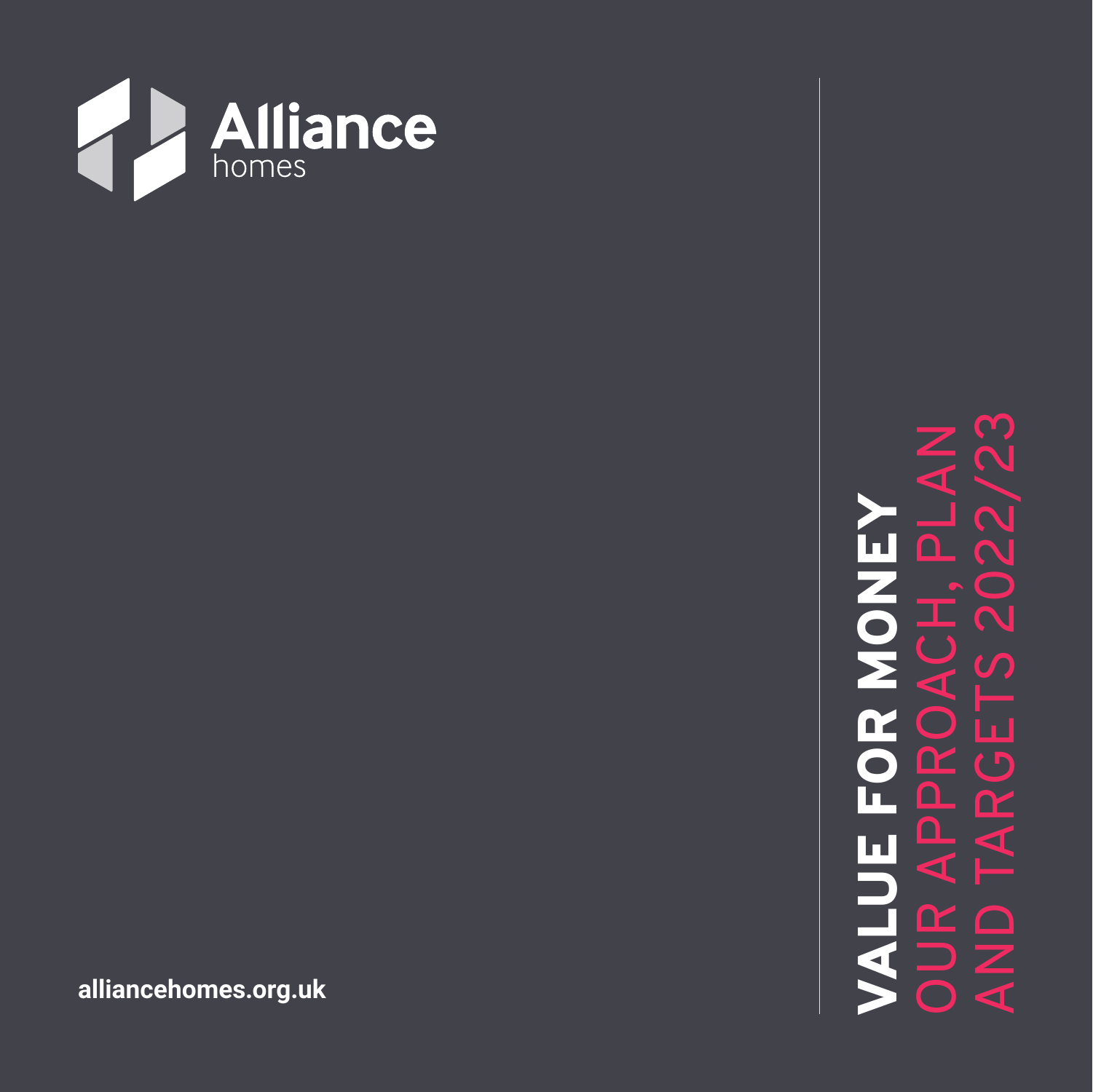### Contents

| 1. | <b>Background</b>                                | 1              |
|----|--------------------------------------------------|----------------|
|    | 2. Our approach to delivering value<br>for money | $\overline{2}$ |
|    | 3. Context                                       | 4              |
|    | 4. Drivers for VFM                               | 4              |
|    | 5. Value for money 2022/23                       | 5              |
|    | 6. Customer insight                              | 5              |
|    | 7. Quality measures                              | 6              |
|    | 8. Managing our homes                            | 7              |
| 9. | <b>Income</b>                                    | 8              |
|    | 10. Community and support services               | 9              |
|    | 11. Asset management                             | 10             |

| 12 |
|----|
| 13 |
| 14 |
| 14 |
| 15 |
| 16 |
| 17 |
| 18 |
| 21 |
| 21 |
| 21 |
|    |

# 1. Background

**In 2017, Plan A was developed, it set out our five-year strategy to transform the way in which we work. High level goals were created to support our ambition to be known for great customer experience and increasing the supply of housing. An integral part of achieving these goals is providing value for money across everything we do. This year, we have reviewed Plan A and have developed Plan A 2.0 which sets out our focussed five objectives for the next five years.**

- Delivering a great customer experience
- Building more affordable homes
- Being a green and ethical business
- **•** Investing in existing homes and neighbourhoods
- Being a great place to work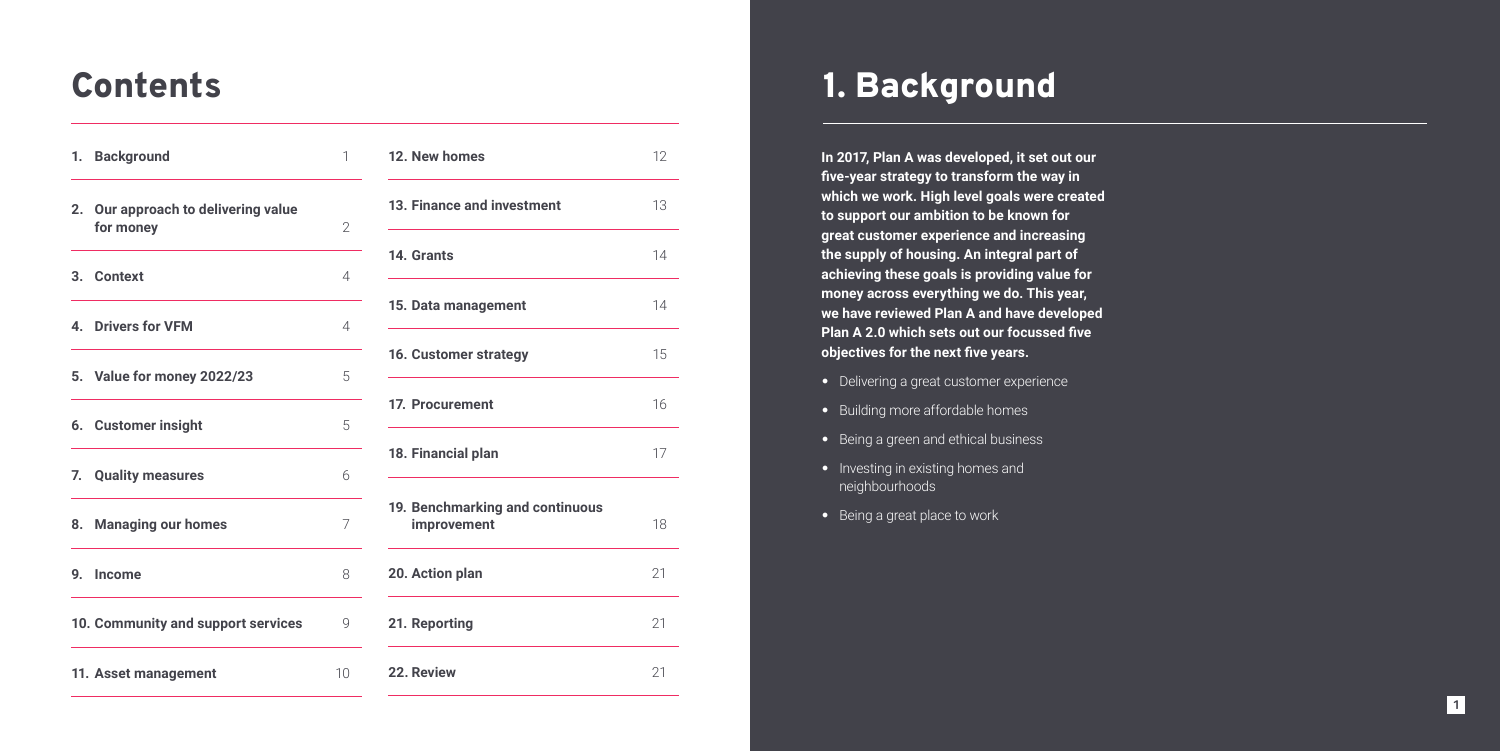# 2. Our approach to delivering value for money

**This document sets out our approach to value for money. It sets out our plan and targets for the coming year together with indicative targets for the following two years.** 

We are committed to driving efficiency within our business operations as well as providing value for money services to our customers, in order that we can invest more in our existing homes and to build more new homes. We recognise that our operating environment presents opportunities and challenges, and we are driving a culture to meet those challenges by understanding and responding to our cost and quality indicators.

• We're fundamentally shifting our resources to investing in digital services and new homes. To achieve this, we will drive out cost from other parts of our business.

Our approach to value for money focusses on the distribution of efficiency gains into reinvestment in our core services.

Value for money is implicit in everything we do. It is a cross cutting and overarching priority, intricately balancing cost and quality to drive optimum business and customer service decisions.

- We're a long term, asset driven business, so decisions we make will reflect this. We will ensure that all decisions consider overall cost effectiveness, e.g. installing components that will last rather than the cheapest and our aim is to deliver a broadly consistent quality of home for customers, whether they are living in an existing or new property.
- Our service offering will meet legal, contractual and regulatory requirements, and we will only provide services above this level where they can demonstrably contribute to the achievement of our objectives or if a customer pays for these services. The same principle applies to our business support services.
- Overheads, including business support services, are actively managed and flex in size to reflect the scale, complexity and requirements of our business activities.
- Our colleague offer is market-aligned, it's tailored to each sector or employment market. We will use a mixed economy of permanent. fixed term and contracted employees to achieve flexibility, high quality results and maximum business efficiency.

**Value for Money is a cornerstone of everything we do, and our approach is a holistic one which places our customers at the centre of every decision we make, ensuring that five principles are considered:**

### Principle 1: Doing things economically

This principle considers effective and efficient ways to provide services and being innovative and using digital technology and research to design better ways to work.

### Principle 2: Doing things right

This principle ensures that we have clear strategies, policies and processes in order to deliver the vision of the business.

### Principle 3: Maximising the return on our assets

This principle sets out the way we will manage our existing assets and how we will create new assets to achieve maximum value from our assets for us and for our customers.

### Principle 4: Maximising the return from our colleagues

This principle ensures that we invest in our colleagues to promote high performance and to support a culture of development and innovation. It addresses how we will work with our colleagues to train, support and retain them as they deliver high-quality services in an agile way for our business.

### Principle 5: Achieving the right outcomes

This principle sets out how we will self-assess our business effectiveness and measure how successful we have been in achieving our corporate plan objectives, and what value has been delivered.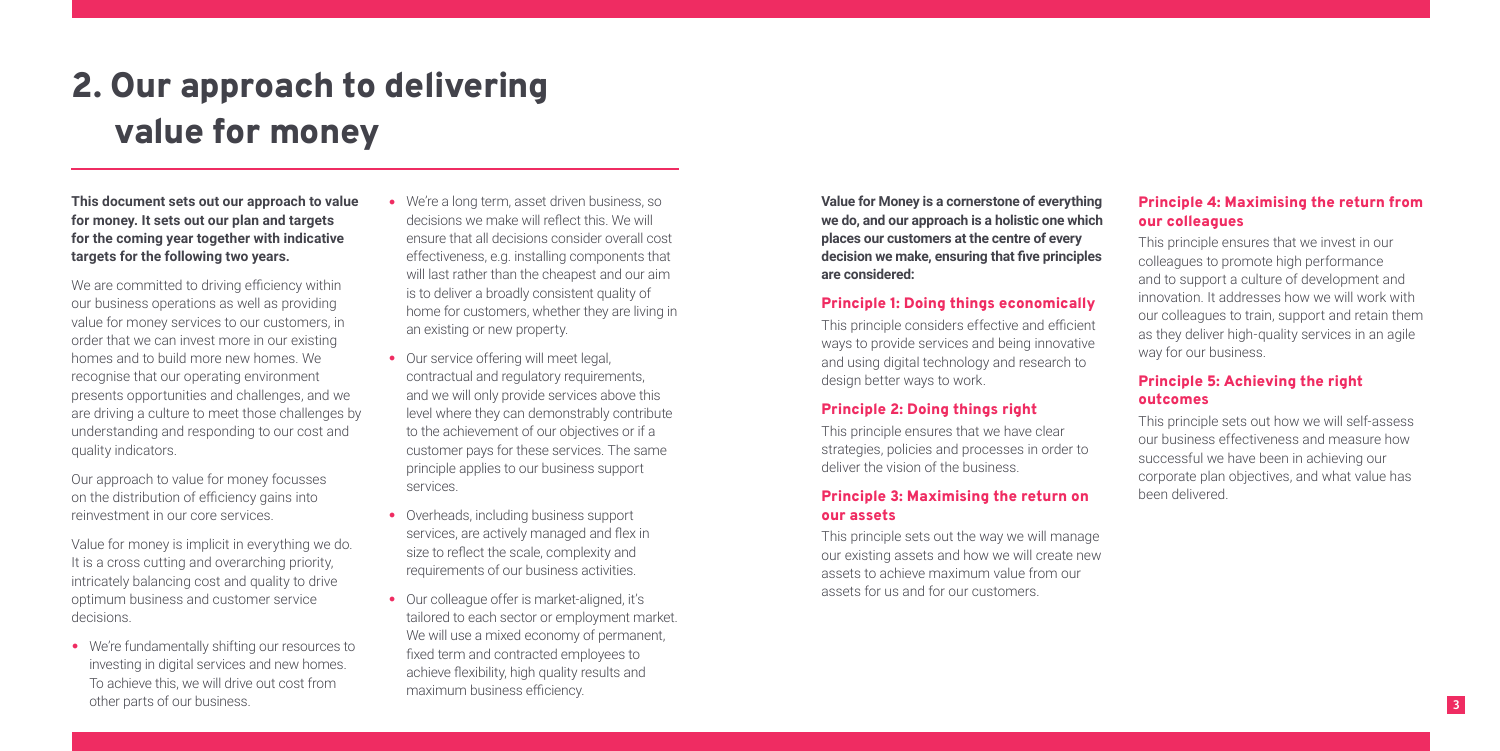**This document sets out our approach to value for money. It sets out our plan and targets for the coming year together with indicative targets for the following two years.**

**We have a number of key internal and external business drivers which influence value for money:**

- Customer insights
- Plan A 2.0 (Corporate Strategy)
- Four key strategies Asset Strategy, Customer Services Strategy, Resource Strategy and People Strategy
- Financial Plan
- Benchmarking our performance against other, similar organisations
- Governance and risk, including building safety requirements
- Economic climate

## 3. Context 4. Drivers for VFM

**Two years since the global pandemic was announced and all covid restrictions have been lifted. Although the UK is learning to live with the virus, it is likely to be present for some time yet. In planning for 2022/23 we have assumed that society will continue to return to pre-pandemic activity levels.**

A year ago, the Board approved four new strategies which support Plan A 2.0. Over the last few months, we have undertaken our third Great Places to Work (GPTW) survey. An action plan has been drawn up in response to this and this work has also been included in our plans.

# 5. Value for money 2022/23

**We have a number of programmes in place to bring the customer voice into the organisation to inform decision making, shape our services and improve the customer experience. These include HIVE, our online community platform which has close to 700 active members; our transactional surveys; and our bi-annual customer experience KPI survey.** 

Transactional surveys are designed to measure the customer experience at specific touchpoints. These include the experience of new customers who have just moved into their home; feedback on our Home Repairs Service via our SMS day after repair survey; feedback on our Major Works programme; our Support and Adult Carers services; our contact centre and how we handle Complaints and ASB cases. Results are used to understand the current experience and what learnings we can take forward to drive improvements.

Twice a year, we also measure our overall performance with our customer experience key performance indicator (KPIs) survey. To ensure transparency around how we are performing, we publish the results of these KPIs in our Annual Customer Review.

# 6. Customer insight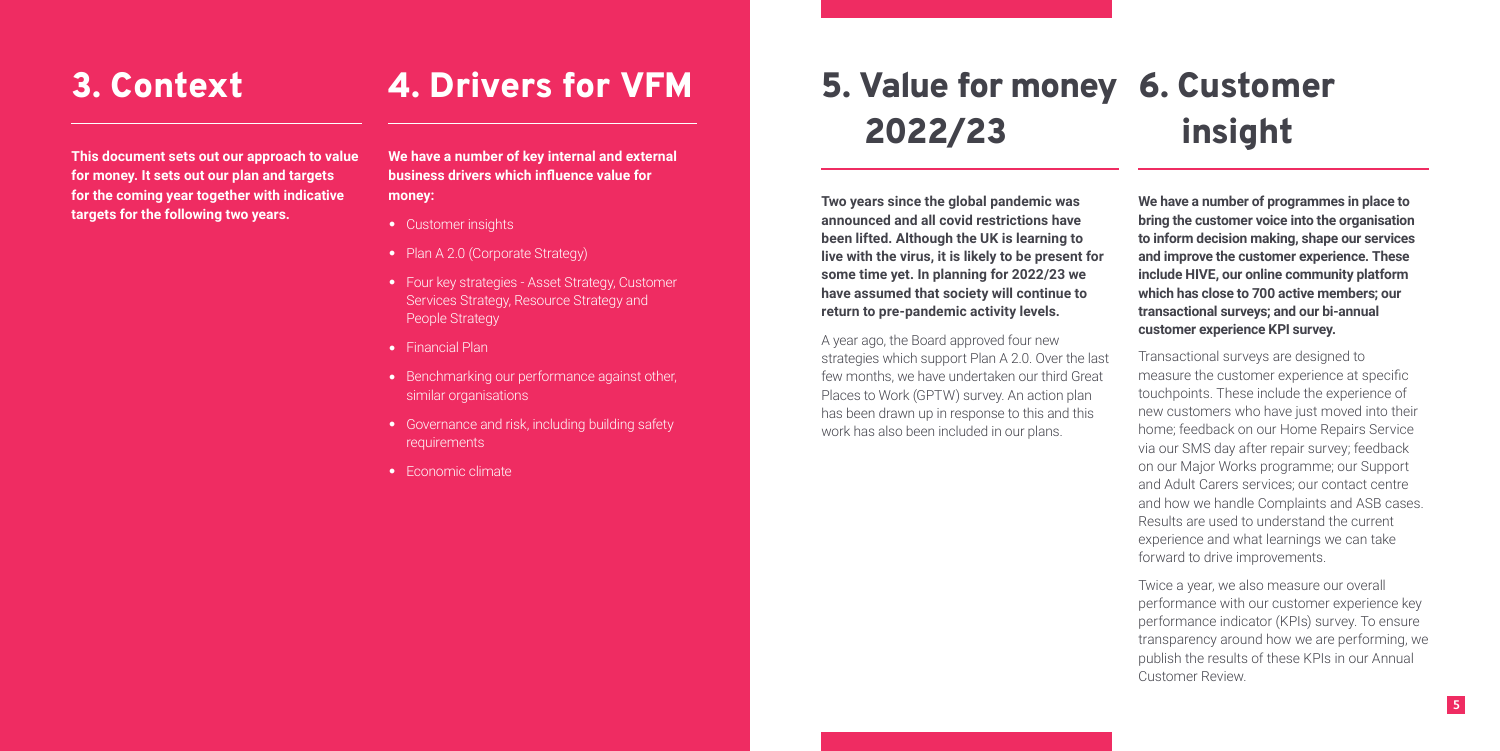# 7. Quality measures

| <b>KPI</b> measure                                                          | <b>Baseline</b><br><b>Nov 19</b> | Wave 1<br>Jul 20 | Wave 2<br>Feb 21 | Wave 3<br>Jul 21 | Wave 4<br>Jan 21 | Trend                             |
|-----------------------------------------------------------------------------|----------------------------------|------------------|------------------|------------------|------------------|-----------------------------------|
| Satisfaction with<br>Alliance Homes<br>(very/fairly satisfied)              | na                               | na               | na               | 80%              | 82%              | Stable                            |
| Alliance Homes meets<br>my needs<br>(agree/agree strongly)                  | 72%                              | 78%              | 77%              | 73%              | 75%              | Stable<br>(baseline vs<br>Jan 22) |
| The value for money for<br>the rent I pay is good<br>(agree/agree strongly) | na                               | 8585%            | 84%              | 83%              | 80%              | Decline<br>(Jul 20 vs<br>Jan 22)  |
|                                                                             | $n = 1.405$                      | $n = 788$        | $n = 892$        | $n = 811$        | $n = 1048$       |                                   |

#### **Latest Customer Experience KPI scores for core 'Need' measure and VFM**

### 8. Managing our homes

**Our customer insight indicates that many of our customers would like to self-serve through an online customer portal. These customers see the key benefits as saving them time and delivering greater convenience, with 24 hours a day access to services such as checking their rent balance, paying rent, reporting or tracking progress of a repair. The portal will be of particular benefit to our working customers, many of whom tell us they find it difficult currently to phone us during working hours.** 

The portal will also be a positive step forward for customers who suffer from anxiety or stress when having to make phone calls, and who have a preference for communicating online. It is important to note that an online portal will be an additional service offered to customers, and not a replacement for any existing services. Our insight shows that there is a proportion of customers who will not wish to engage with us via an online platform, so the portal will allow us to focus our telephone service on these customers.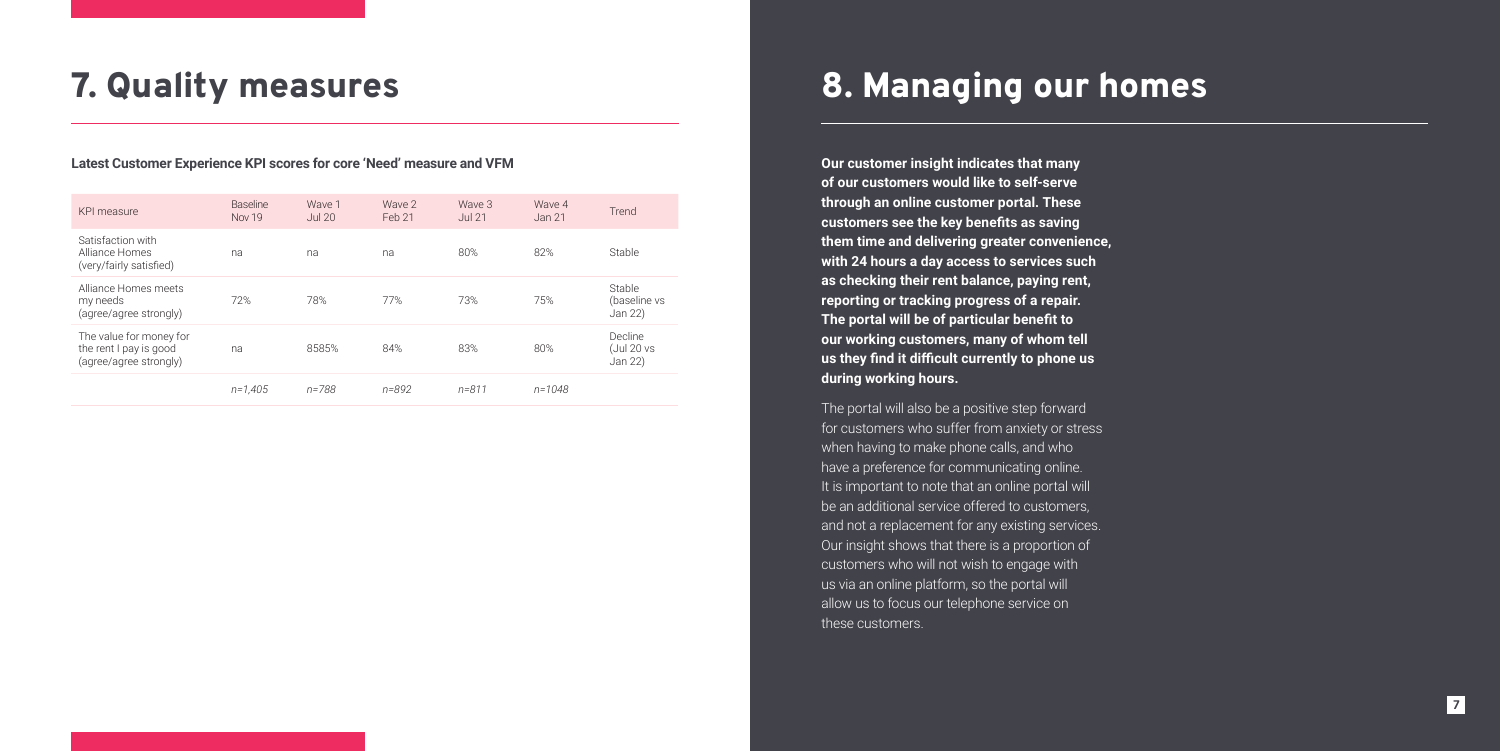**9**

## 9. Income and customer support

**In April 2022, we raised our rents by 4.1%. This decision will enable us to be able to provide further investment into existing and new homes.** 

We understand the impact of such a rent increase on our customers and we have established a Customer Support Package

totalling over £200k and consisting of three different funds available to customers. In addition, we have invested in new roles to directly support customers in greatest need to ensure that they are accessing all benefits for which they are eligible.

| Springboard fund                                                                                                                                                                                                                                             | <b>Essential living fund</b>                                                                                                                                                                                                                              | Alliance charitable fund                                                                                                                                                                                                             |
|--------------------------------------------------------------------------------------------------------------------------------------------------------------------------------------------------------------------------------------------------------------|-----------------------------------------------------------------------------------------------------------------------------------------------------------------------------------------------------------------------------------------------------------|--------------------------------------------------------------------------------------------------------------------------------------------------------------------------------------------------------------------------------------|
| Financial hardship as a<br>$\bullet$<br>direct impact of covid 19 and<br>the increase in rent liability<br>Support required to sustain<br>$\bullet$<br>tenancy to meet priority<br>debts, long term debt<br>solutions<br>Available to customers<br>$\bullet$ | Customers struggling to<br>$\bullet$<br>sustain tenancies due to the<br>increase in rent liability and<br>the increase in cost of living<br>Provide one off payment<br>$\bullet$<br>of costs or practical items<br>such as energy, white goods,<br>carpet | Real time crisis intervention<br>$\bullet$<br>Provision of small awards for<br>crisis interventation such as<br>food, energy or travel costs.<br>Availale to any customer<br>engaged with any services<br>offered by Alliance Homes. |
| renting homes from us and<br>seeking engage in long term<br>debt solutions to sustain<br>their tenancies                                                                                                                                                     | To enable customers to<br>$\bullet$<br>access, advise and support<br>for mental health services<br>Available to customers<br>$\bullet$<br>renting a home from us                                                                                          |                                                                                                                                                                                                                                      |

**We provide community and support services where they support our purpose, demonstrate a positive benefit to the communities in which our homes are situated and where they improve lives and enhance our brand. We will not undertake services where they are not commercially viable or where another organisation is better placed to provide those services.** 

During 2021, we took the decision to exit the Care Market as we felt that other specialist organisations are better placed to deliver this much-needed service.

# 10. Community and support services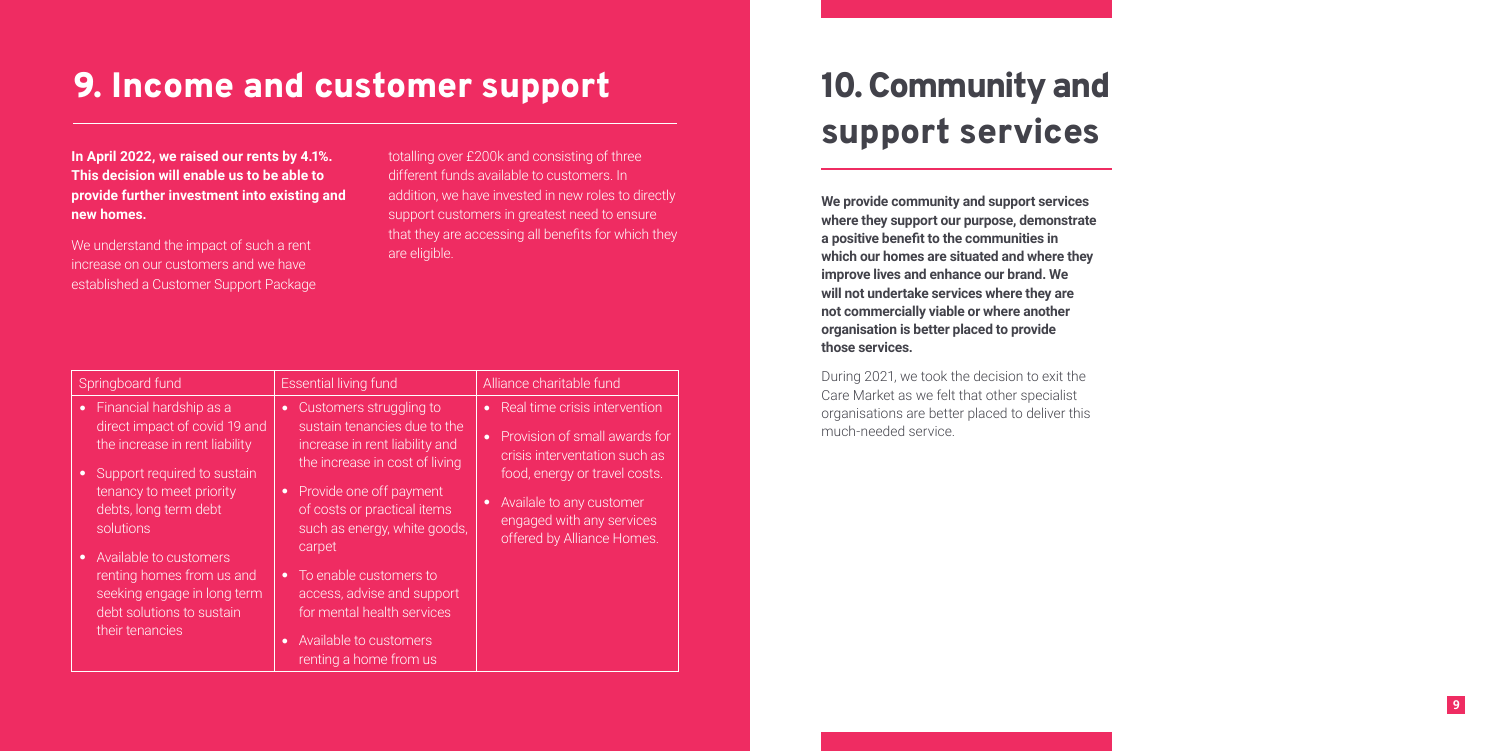

### 11. Asset management

**During 2022/23, we will continue to invest in our homes and move forward with the delivery of our Asset Strategy. The last two years have presented significant operating environment challenges, compounded by the impacts of BREXIT, Covid-19 and other continuing supply chain issues. As a result, performance against budgeted major works improvement programmes has been below forecast and future investment requirements now need to be programmed and smoothed.** 

Whilst 2021/22 was characterised by challenges, our Decent Homes performance was consistently maintained at over 99% and an action plan developed for all homes identified as non-decent. During 2022/23 we aim to maintain and where possible improve upon this performance. Whilst the sector anticipated the release of a new or updated Decent Homes Standard following the 2020 Social Housing White Paper, this has not been published and is now expected sometime during 2022.

Throughout the year, we will continue to capture more intelligence about our stock profile and

We will continue to assess our future investment requirements for decarbonisation and wider sustainability improvements. This will include refinement of our energy data, capacity testing our long-term financial plan and progressing with targeted energy efficiency projects. We are delivering works to 48 properties under the Green Homes Grant Local Authority Delivery Scheme, and subject to confirmation that all funding criteria have been met, this project will result in £245,000 of grant funding being successfully secured for energy efficiency works on our housing stock. In 2022/23 we will continue to seek opportunities to maximise value for money by securing external grant funding for energy efficiency measures where practicable.

its investment requirements through our asset surveying programme, with this being used to inform business decisions. Key considerations, going forward, include developing a proactive approach to tackling disrepair (especially where there is a potential building fabric failure) and ensuring building safety compliance (particularly fire safety).

We are well placed to meet the requirements of EPC C by 2030 and net zero carbon targets by 2050, although we recognise the need to be agile in our thinking. To support our planning and preparedness, we have appointed an external sustainability consultancy who will provide advice and guidance in the development of a strategic roadmap which will seek to outperform the timescales and targets set by Government.

Our asset strategy continues to evolve and seeks to drive value for money. A disposal policy was recently approved by Board, recognising the need to ensure long term viability of assets and seek alternative future use opportunities where they cannot perform adequately. Our approach to disposal is for it to be 'the exception not the rule' and only considered when set qualitative and quantitative criteria are met.

In respect of maintenance, we will continue to provide empty homes, repairs, home safety and other contracted works through our in-house Home Repairs Service (HRS) and through our Alliance Homes Partnership (AHP) with two other partners. Covid-19 and supply chain strains have also adversely impacted some elements of service delivery in these areas, and a backlog of work in progress has increased since early 2020. We are continuing to refine operational plans to ensure we meet customer promises and drive greater productivity in service delivery.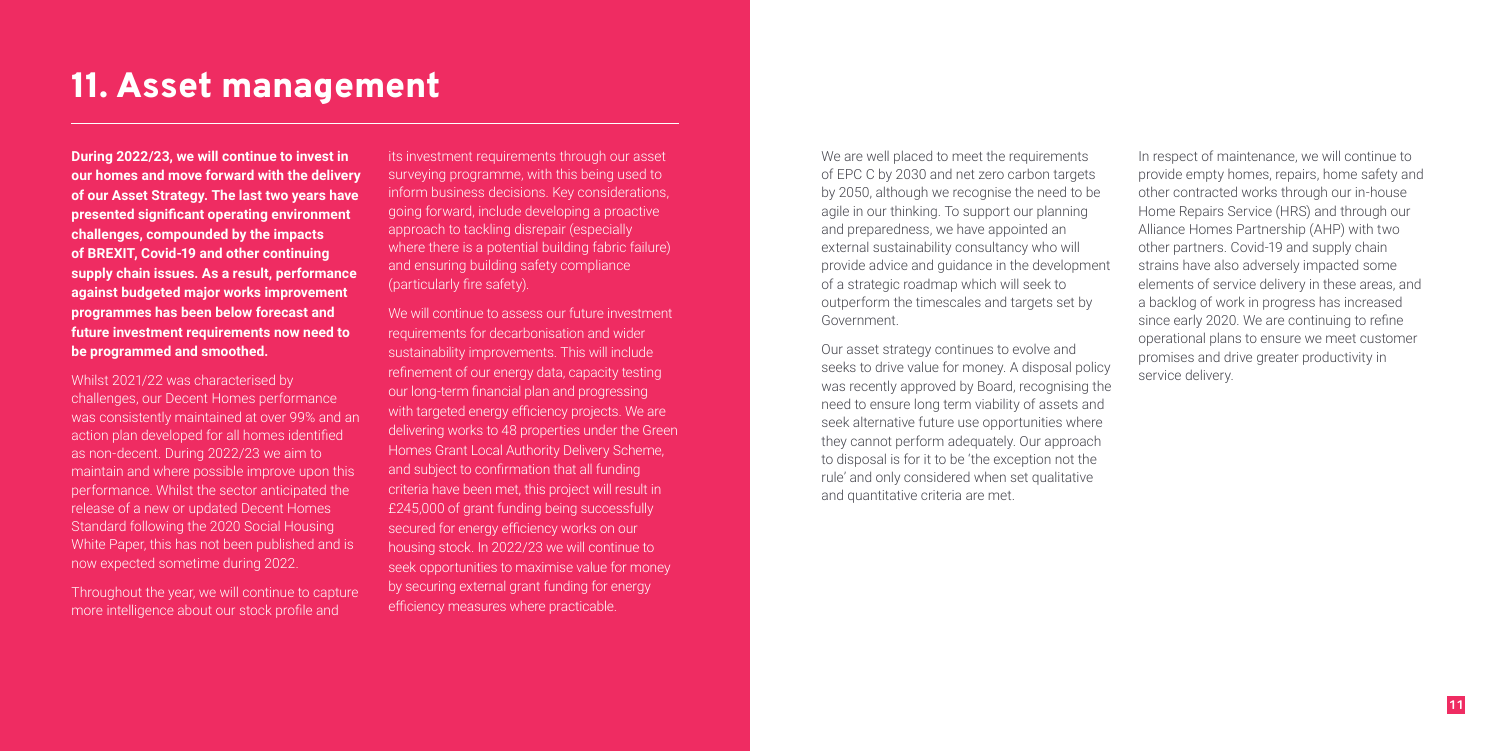**13**

**We are an ambitious and growing organisation with a clear strategic objective of building more affordable homes to meet the evergrowing housing need in our area of operation. Throughout 2021/22 significant investment in new housing supply has enabled us to deliver our highest ever number of new homes completions. This investment has also grown our development pipeline which will support our ambition of delivering 2,000 new homes over 10 years.**

With significant variations in values across our operating area and varied delivery mechanisms, we continue to develop a portfolio that balances tackling housing need in high value areas with securing value for money within our investments. We develop our own homes through direct land purchase and partnerships

2021/22 will represent the largest annual growth by Alliance, with 234 homes completed. This performance represents a growth rate of 3.6%. Additionally, we have continued to provide homes for shared ownership sale. Shared ownership tackles affordability issues within many of our communities and during 21/22 we have sold 33 new shared ownership homes. This has generated an income of £4.2m at an average surplus of 28.9% that will be re-invested in new homes and services.

We remain committed to our operating geography and continue to deliver most of our new homes in North Somerset. Providing homes where we are already a dominant landlord enables us to generate operational value for money in management, by giving creating a bigger economy of scale. Our pipeline in other local authority areas is modest, but we are establishing a growing portfolio in Sedgemoor where we able to secure good opportunities at competitive prices. Over the next two years Sedgemoor will represent our largest local authority operating area outside of North Somerset.

# 12. New homes and the state of the 13. Finance and investment

with developers as this offers us the most flexibility to tackle areas that the market would not naturally address – and control the timing and specification of our homes. We also purchase S106 homes secured through the planning process from the housing market as they offer us greater value for money and speed of delivery. 2021/22 saw the completion of 140 new homes via land-led routes and 94 new homes through S106 agreements.

For 2022/23 we plan to complete 198 new homes, 30 of these will be through land-led routes and 158 new homes through S106 agreements.

> We are currently in the process of arranging our next long-term financing through a private placement which we plan to be in place by the end of the first quarter of 2022/23. We have received re-confirmation of our A1 credit rating from Moody's which will ensure we have access to the most competitve rates available.

> **The economic environment in which we work has been very uncertain over the last year or so, firstly due to Brexit, then the pandemic and now a high inflation economic environment. We have recently completed an extension of our Revolving Credit Facility with Lloyds Bank, increasing the facility from £45m to £75m for five years from 2022. This is a Sustainability Linked Loan (SSL) which gives a discount for meeting three ambitious environmental sustainability targets.**

We produce an annual ESG Report which follows the framework set out in the Sustainability Reporting Standard for Social Housing, for which we were an early adopter. We recognise that 'green investments' are likely to offer further efficiencies in the coming years and we aim to take advantage of these where possible.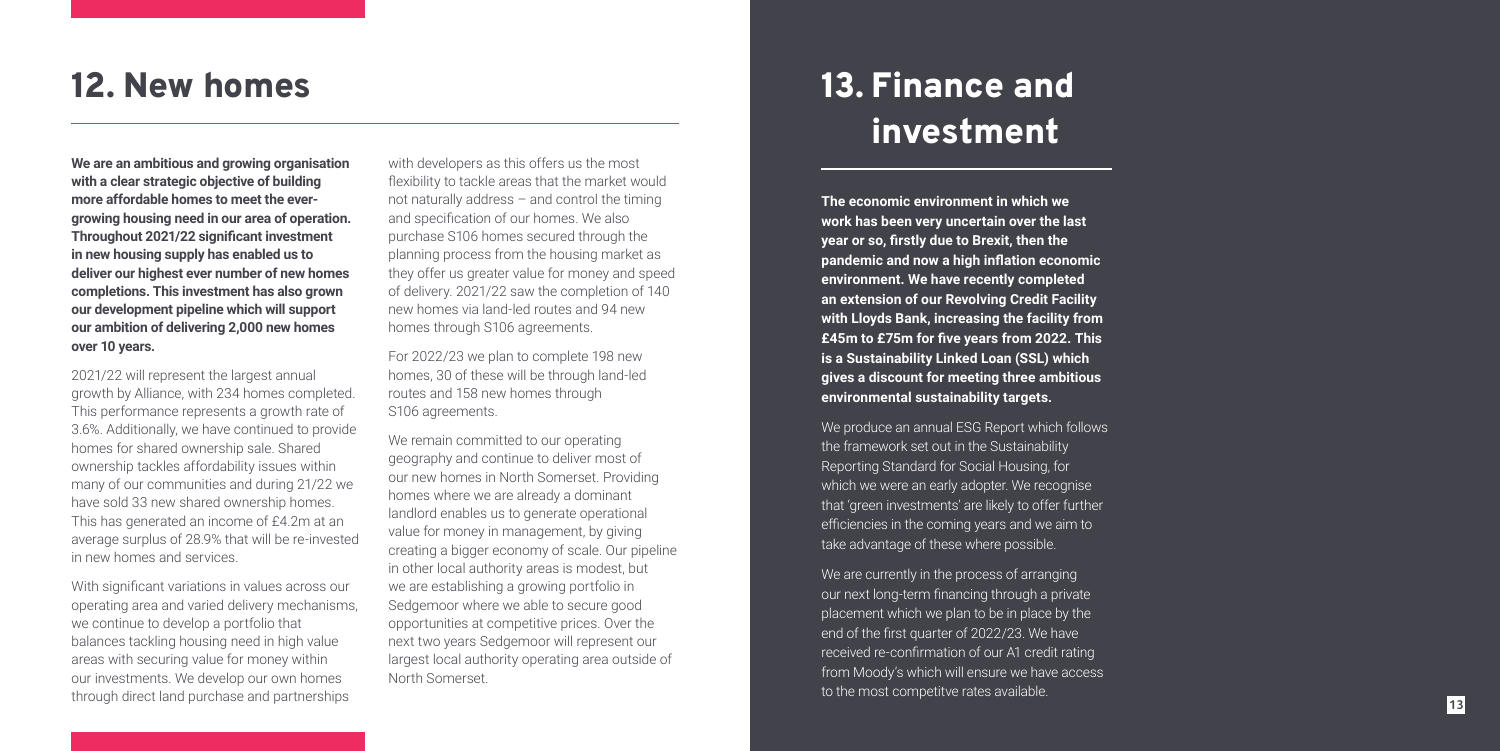

### 14. Grants

**We seek to maximise the availability of grant funding to support our investment in existing and new homes. We have access to Homes England grant funding to support our new build development programme via a partnership agreement with Curo, a West of England Housing Association. We will also identify other opportunities for public subsidy from partner organisations, such as our Strategic Partnership with North Somerset Council which will drive value for money from our new build programme.** 

### 15. Data management

### **We continue to be a data driven organisation. After successfully completing our data management project we now have clear and accurate data on our customers and services. In 2022/23 we will be implementing a refreshed data insights strategy around monitoring and reporting to allow us to enhance our services to our customers.**

**2021 saw the successful implementation of our Housing Management System "CX". In 2022/23 we are focusing on the efficiencies and enhancements gained from this system to allow us to improve our customer offering. Additionally linking "CX" to our Home Repairs System, a customer facing portal and mobile app to allow easier communication and automate work processes between ourselves and our customers.**

# 16.Customer strategy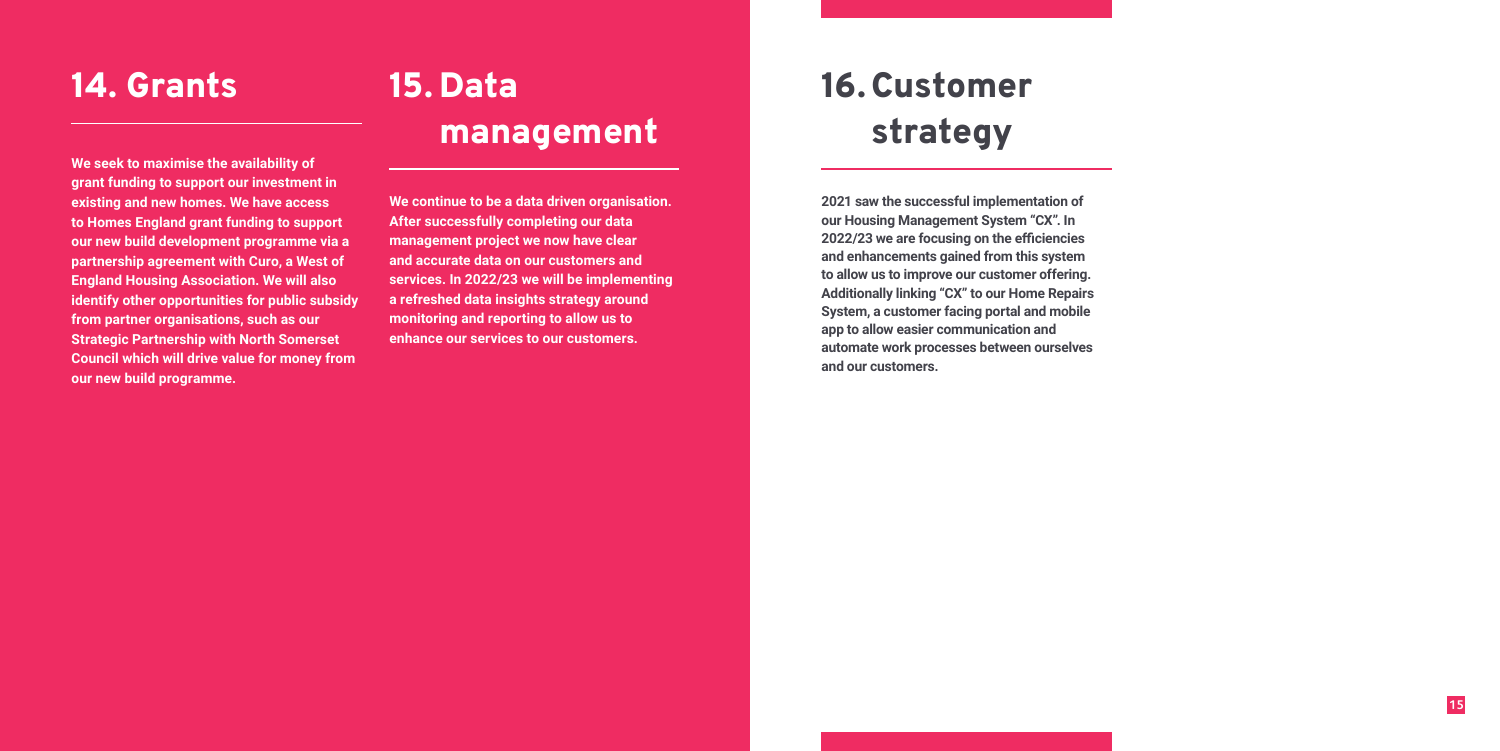

**We drive in value for money through all our purchasing decisions. In 2020, we started transforming our purchasing and procurement services through a categorisation of spends, identifying preferred suppliers and putting in place purchasing agreements with our preferred suppliers to drive in value for money efficiencies in all our purchasing decisions. We have also improved processes around the purchase-topay service, making system changes to drive efficiency. Training across the business was completed in 2021/22.** 

We have robust procurement processes which market test the costs of all our larger contracts, and we fully comply with all procurement legislation. We keep a VFM log of all of our procurement exercises and the following table shows the savings that will be achieved on new contracts starting in 2022/23:

### 17. Procurement

| Contract description                                 | Contract<br>start date | Contract end<br>date | Base price  | Tendered<br>price | Contract<br>term saving | Percentage<br>saving | Annual<br>saving |
|------------------------------------------------------|------------------------|----------------------|-------------|-------------------|-------------------------|----------------------|------------------|
| Veeam back-up and<br>replication software<br>2021-22 | 28/07/2021             | 27/07/2022           | £8,000      | £4,896            | £3,104                  | 38.80%               | £3,104           |
| Legionella and water<br>management services          | 01/11/2021             | 31/10/2027           | £120.000    | £57,000           | £63,000                 | 52.50%               | £10,500          |
| Occupational Health Services 06/11/2021              |                        | 05/11/2025           | £60,000     | £15,600           | £44,400                 | 74.00%               | £11,100          |
| Mobile contract SIMS                                 | 24/11/2021             | 23/11/2023           | £84,000     | £57,000           | £27,000                 | 32.14%               | £13,500          |
| Kitchen and bathroom<br>replacements                 | 01/04/2022             | 31/03/2027           | £1,140,000  | £797,133          | £342,867                | 30.08%               | £68,573          |
| Roofing repairs and<br>replacements                  | 01/04/2022             | 31/03/2027           | £2,646,522  | £1,191,604        | £1,454,917              | 54.97%               | £290,983         |
| UPVC window replacements                             | 01/04/2022             | 31/03/2027           | £4,500,000  | £2,993,730        | £1,506,270              | 33.47%               | £301,254         |
| Edge panelling to PV arrays                          | 01/04/2022             | 31/03/2027           | £1,000,000  | £887,203          | £112,797                | 11.28%               | £22,559          |
| HR and payroll system                                | 01/04/2022             | 31/03/2028           | £450,000    | £211,000          | £239,000                | 53.11%               | £39,833          |
| All figures exclude VAT                              |                        |                      | £10,008,522 | £6,215,167        | £3,793,355              | 37.90%               | £761,408         |

#### **Our financial plan includes all strategic and operational aims detailed in this report. For the next three**

**years our high level VFM targets are:**

### 18. Financial plan

| Measure                          | 21/22<br><b>Budget</b> | 21/22<br><b>YTD</b> | 21/22<br>Forecast | 22/23<br><b>Budget</b> | 23/24<br>Indicative<br><b>Budget</b> | 24/25<br>Indicative<br><b>Budget</b> |
|----------------------------------|------------------------|---------------------|-------------------|------------------------|--------------------------------------|--------------------------------------|
| Gearing %                        | 46.6%                  | 46.9%               | 47.2%             | 47.0%                  | 51.0%                                | 53.9%                                |
| <b>EBITDA-MRI Interest Cover</b> | 2.4                    | 4.0                 | 3.2               | 1.7                    | 1.8                                  | 1.5                                  |
| Headline SHCPU (£'000)           | 4.4                    | 4.3                 | 3.9               | 4.9                    | 4.8                                  | 4.8                                  |
| Operating Margin                 | 22.54%                 | 24.68%              | 22.65%            | 22.54%                 | 23.34%                               | 24.38%                               |
| Overall Operating Margin (VFM)   | 21.29%                 | 24.40%              | 22.38%            | 22.24%                 | 23.02%                               | 24.05%                               |
| Overall Operating Margin (SHL)   | 24.72%                 | na                  | 23.38%            | 26.62%                 | 27.16%                               | 28.12%                               |
| Group Surplus for Period (£'000) | 7,863                  | 6,313               | 7.652             | 8.569                  | 8,809                                | 7,136                                |
| Return on Capital Employed       | 4.7%                   | 4.9%                | 4.5%              | 4.6%                   | 3.9%                                 | 3.5%                                 |
| Reinvestment %                   | 46.6%                  | 40.3%               | 27.3%             | 13.7%                  | 16.8%                                | 15.0%                                |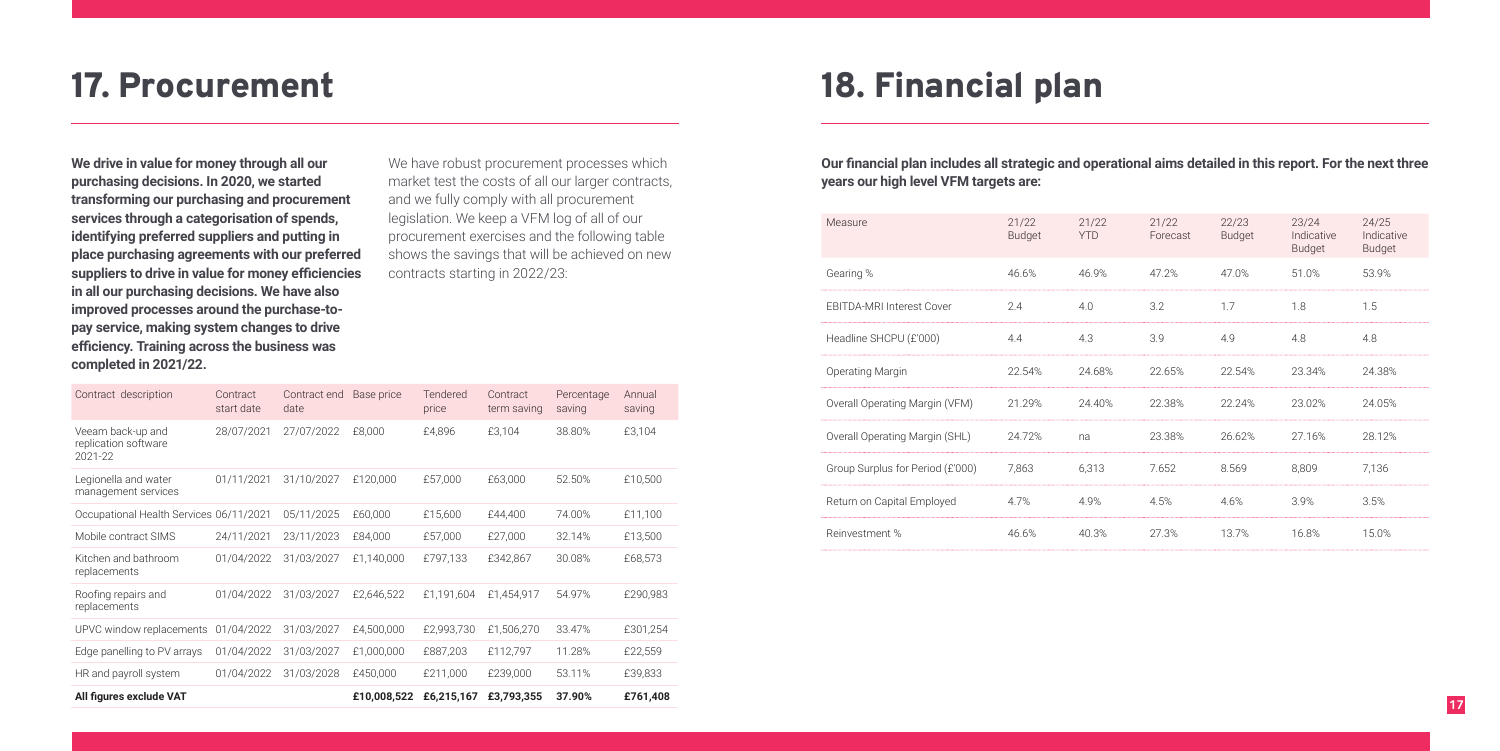# 19. Benchmarking and continuous improvement

**To ensure continuous improvement we've benchmarked our key metrics against a group of peer housing associations, based on our stock numbers and types, size and geographic location. Each measure tracks the trend from the last three years of the peer group performance and compares that with our VFM targets for the three years of our budget.** 

### % Gearing

Our gearing has increased in 2021/22 due to the £16m loan drawdown which occurred in September 2021 (offset by a subsequent repayment of £3m). Our gearing is increasing in the coming years, which is in line with our plans to continue our ambitious new homes programme.

Our loans outstanding increase over the three budget years. In the past we have had a cash holding which was largely utilised in the purchase of Marina Gardens, therefore new developments will be funded by new borrowings which will increase our gearing.

However, our gearing results continue to remain lower than the projected trend of our peer group and remains well within our funders' covenant of 75%, indicating the capacity within our business plan for future investment.

#### EBITDA-MRI interest cover

Our EBITDA-MRI interest cover reduces over the three budget years, partly due to an increase in capitalised major repairs as we plan to catch up on the backlogs resulting from the Covid-19 pandemic. The backlog of repairs is set to be carried out over the next five years.

The EBITDA in budget year 2021/22 is significantly higher than in future years due to the repairs backlog being pushed out to those later years.

As our loans outstanding increase, the additional associated interest costs also contribute towards the reduction in our interest cover.

However, our interest cover is higher than our peers, and remains higher than the projected trend of our peer group.

#### Headline social housing cost per unit

Historically, our cost per unit has been higher than that of our peers due to higher spending on repairs and maintenance in comparison.

This trend is set to continue as we push forward with our plans to invest in and improve our existing properties in addition to working through the major repairs backlog. Our capitalised major repairs spend over the three budget years contribute towards the increases in our cost per unit. The capitalised major repairs spend for these three years is £7.8m in 2022/23, £7.1m in 2023/24 and £7.2m in 2024/25 (compared to £3.1m in 2021/22).

The projected trend suggests additional costs from the impacts of the Covid-19 pandemic will also impact our peers. Therefore, whilst our cost per unit increases, that of our peers is likely to follow.

#### Overall operating margin (VFM)

The overall operating margin is intrinsically linked to the cost per unit measure above; the more that is spent on services, the less the operating margin is likely to be (assuming income remains fairly static).

The increase in our operating margins over the three budget years is impacted by reduced shared ownership activity year-on-year from 2022/23 through to 2024/25. The dilution of our operating margins throughout each year is reduced as the volume of shared ownership disposals decreases.

Our overall operating margin (VFM) is projected to align more with our peers over time, coming into line with our peers by budget year 2024/25.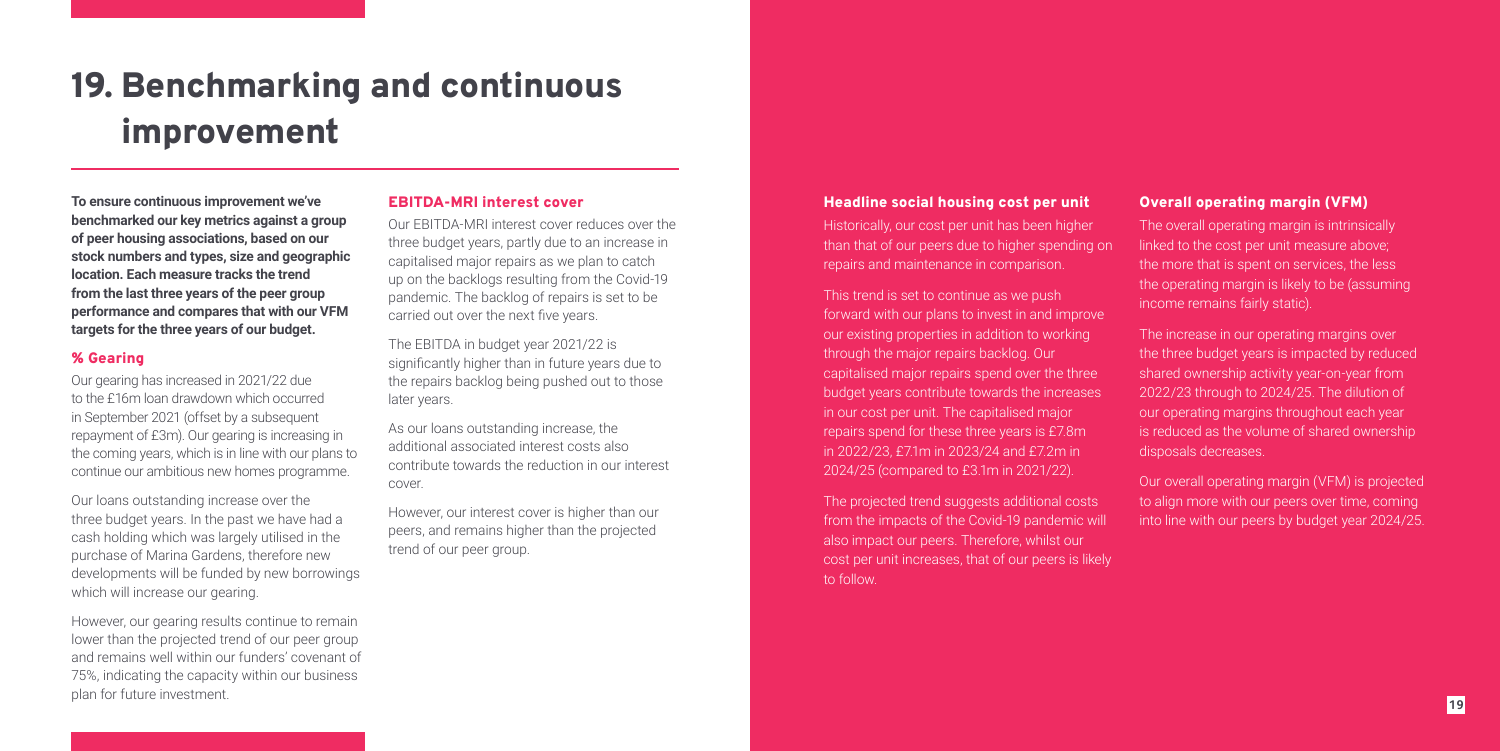

### Return on Capital Employed

Our Return on Capital Employed (ROCE) shows that we are making a good return on capital invested in the business and is higher than our weighted average cost of capital (currently 3.252%)

We experience a downward trend in the three budget years. Our operating surpluses will be impacted by increased interest costs on new borrowings to fund our ambitious development programme, where budgeted capital expenditure is £32.1m in 2022/23, £48.1m in 2023/24 and £51.0m in 2024/25.

Despite this, our results remain healthy throughout and are bolstered by a strong balance sheet which includes the significant investments we plan to make in our existing properties.

Assuming that our peer group retain their trend, we will remain higher than the average of our peers in this respect.

### Group surplus

This measure shows that our group surplus is projected to increase in 2022/23 by 12.8% vs the 2021/22 forecast.

The planned investment in new and existing properties will be funded by new borrowings, hence additional interest costs will be incurred.

> We are committed to continuous improvement. and from our latest benchmarking review we have identified the following areas for review in the 2022/23 financial year:

### % Reinvestment

This measure shows the amount of investment in existing and new properties.

Our reinvestment percentage increases significantly in 2021/22 as a direct result of the Marina Gardens acquisition in September 2021. The capitalised major repairs spend for the three budget years is £7.8m in 2022/23, £7.1m in 2023/24 and £7.2m in 2024/25. This is a significant increase compared to 2021/22, resulting from the backlog of major repairs works being pushed out to later years.

- Ensure that the cost of carry of debt is as low as possible, balancing borrowing with the requirements of the business.
- Review peer group to ensure that we are benchmarking against similar organisations providing similar services.
- $\bullet$  Consider the effect of shared ownership schemes on the overall operating margin of the Association. Ascertain if some schemes are more financially beneficial than others.
- Consider how all companies within the Group can further increase surplus.
- Ensure that our ROCE remains higher than our weighted average cost of capital i.e. return is higher than cost of borrowing.
- Analyse staffing costs by service and benchmark to identify under/over provision. Review all vacant posts prior to going out to recruitment.

Our percentage is then set to reduce in 2022/23 due to lower total capitalised spend in each of budget years 2022/23 -2024/25, despite the major works increases stated above.

Our performance remains significantly higher than the projected trend of our peer group.

**The VFM metrics give assurance that our targets provide value for money when compared with our peers' projected trends in these measures.**

## 20. Action plan

**This Plan will be reviewed annually as part of the budgeting process.**

# 22. Review

**Each year we will report our targets and how we did against each one. We will set out the reasons for not meeting a target and explain how we will remedy this in the future. This will be published as part of our Annual Report to our customers and stakeholders.**

# 21. Reporting